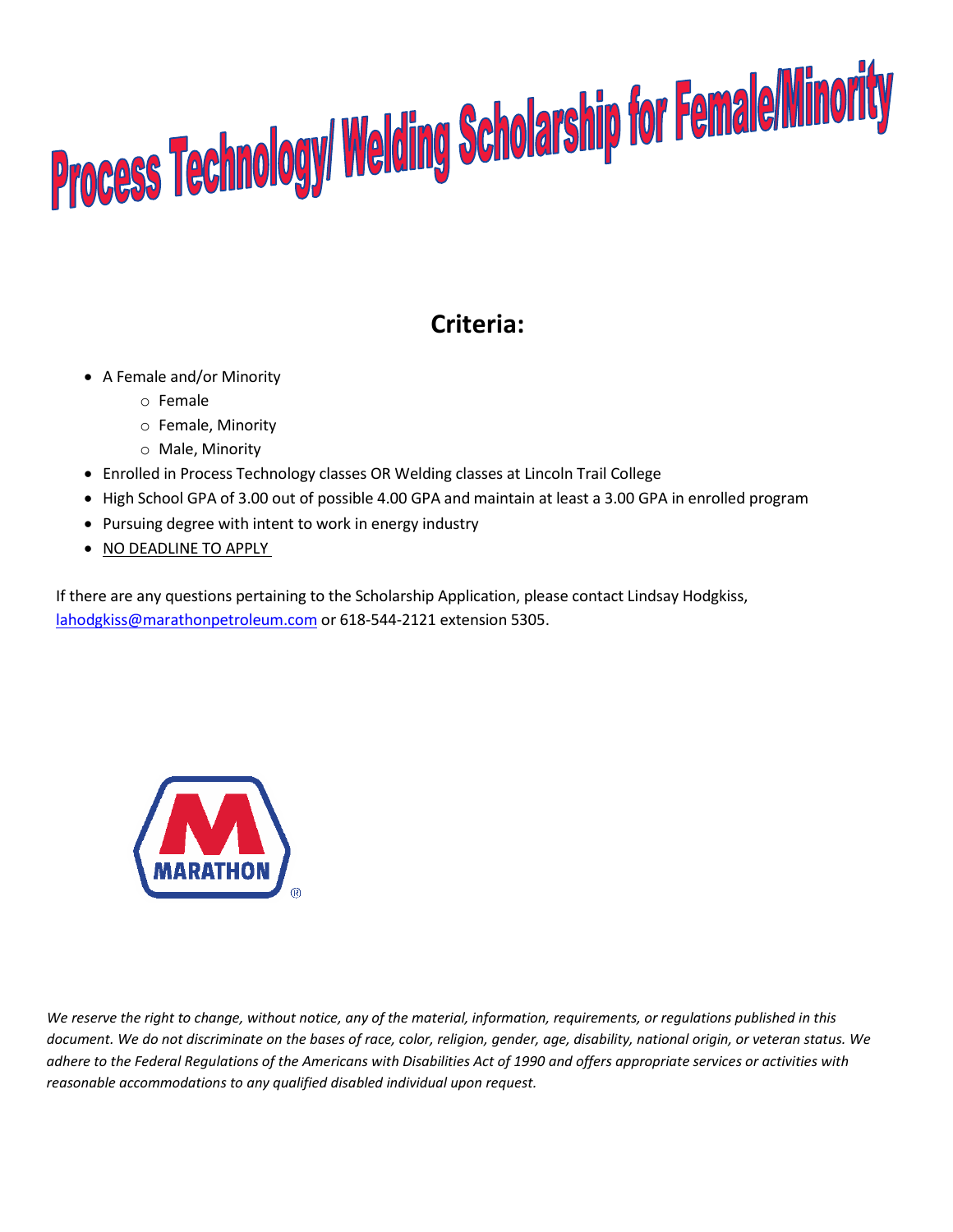# Process Technology/ Welding Scholarship for Female/Minority

## **No application deadline**

### **SCHOLARSHIP APPLICATION (2021-2022)**

| <b>APPLICANT INFORMATION</b>                                                                                                                                     |                 |                     |      |
|------------------------------------------------------------------------------------------------------------------------------------------------------------------|-----------------|---------------------|------|
| Applicant's Name:                                                                                                                                                | Date of Birth:  |                     |      |
| Address:                                                                                                                                                         | City:           | State:              | Zip: |
| Telephone:                                                                                                                                                       | E-mail address: |                     |      |
| $\Box$ Female<br><b>Male</b><br>Gender:                                                                                                                          | Minority:       | No<br>Yesl          |      |
| White<br><b>Black or African American</b><br>Native Hawaiian or Other Pacific Islander<br>Asian I<br>Race:                                                       |                 |                     |      |
| $\Box$ American Indian or Alaska Native<br>Other (please specify):<br>***You must indicate your race and gender in order to be considered for the scholarship*** |                 |                     |      |
| <b>EDUCATIONAL BACKGROUND</b>                                                                                                                                    |                 |                     |      |
| High School Attended:                                                                                                                                            |                 | Date of Graduation: |      |
| Other:                                                                                                                                                           |                 |                     |      |
| EXTRA-CURRICULAR ACTIVITIES/EMPLOYMENT/COMMUNITY ACTIVITIES                                                                                                      |                 |                     |      |
| List activities you were in involved in, offices held, accomplishments, etc.                                                                                     |                 |                     |      |
|                                                                                                                                                                  |                 |                     |      |
|                                                                                                                                                                  |                 |                     |      |

**HONORS AND AWARDS (ACADEMIC/CIVIC/OTHER)**